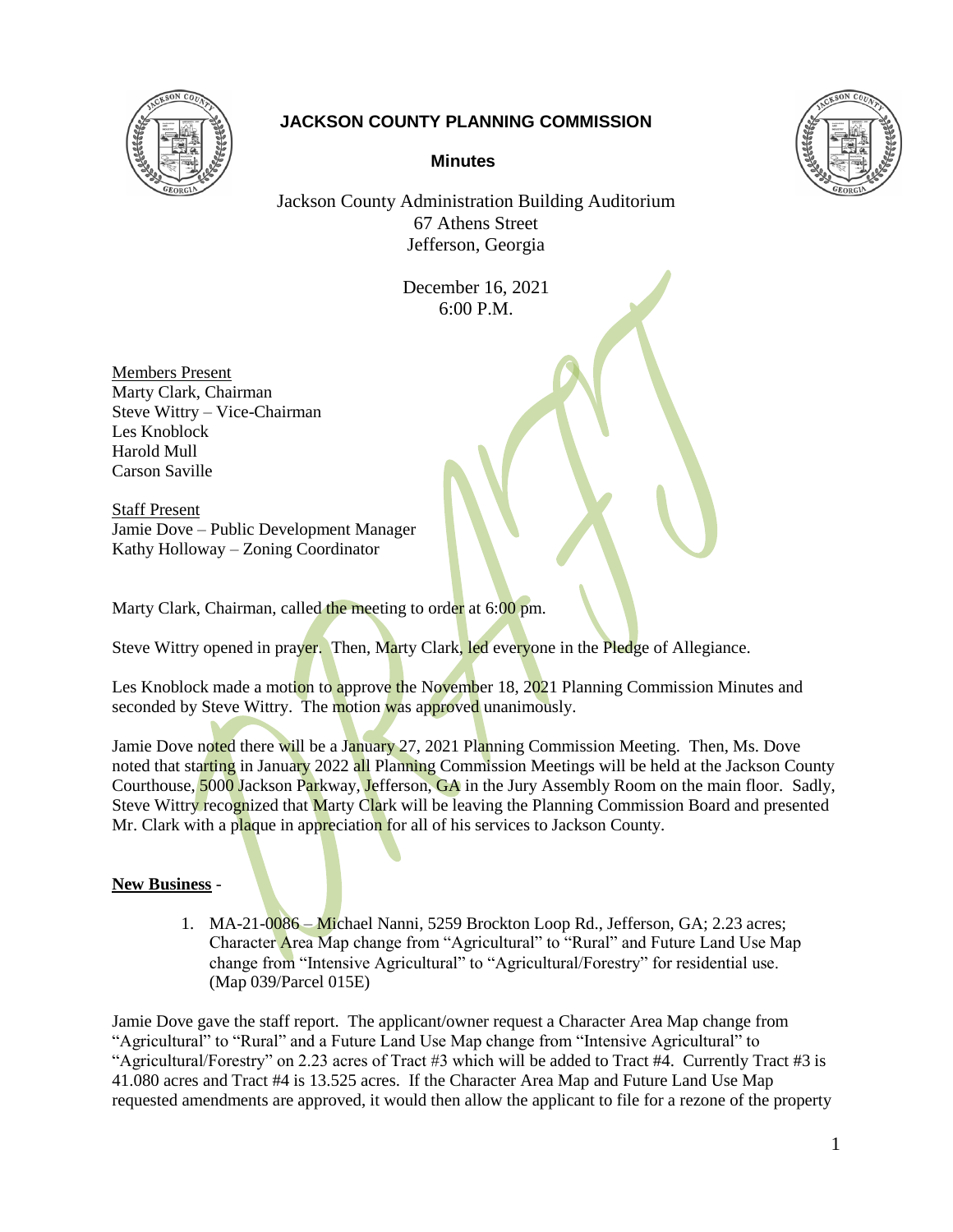from PCFD to AR. If the map amendment and rezone are approved, then the new Tract 3 will be 38.85 acres and the new Tract 4 will be 15.755 acres (hopes to develop 4 new residential lots with each lot to be 3+ acres). Jackson County Water & Sewerage Authority states that public water is available for this property, but sanitary sewer is not available for this property. Staff recommends approval of this map amendment case.

Michael Nanni, 1165 Boss Hardy Road, Auburn, GA 30011 was present to represent this map amendment case. He is taking 2.23 acres out of his tract (Tract #3) and putting into Tract #4 to increase the size of each lot to 3+ acres.

There was no opposition present.

Marty Clark closed the discussion for public comments and opened it up to the board for discussion, questions, or a motion.

Steve Wittry made a motion to **approve** the Character Area Map change from "Agricultural" to "Rural" and the Future Land Use Map change from "Intensive Agricultural" to "Agricultural/Forestry" for residential use. The motion was seconded by Les Knoblock. The map amendment case was **approved** by Steve Wittry, Les Knoblock, Harold Mull, and Carson Saville.

2. MA-21-0087 – Ingram, Lord & Associates (Barry Lord), corner of Ed Bennett Road/Hwy. 441 S., Nicholson, GA; 8.22 acres; Future Land Use Map change from "Residential" to "Commercial for commercial use. (Map 017/Parcel 025)

Jamie Dove gave the staff report. The applicant/owner seeks a map amendment to change the 8.22 acres Future Land Use Map from "Residential" to "Commercial". They plan to develop a hardware store to better serve the area. Also, this property is located in the East Jackson Corridor Overlay District. The Jackson County Water & Sewerage Authority states that public water is available, but sanitary sewer is not available for this property. Staff recommends approval of this map amendment case.

Barry Lord of Ingram, Lord, and **Associates was present to represent the owners of this property for a** map amendment of the proposed property. The property is located on the corner lot of Hwy. 441 and Ed Bennett Road, Nicholson, GA. If the map amendment is approved, the applicant/owner would like to rezone this property to a commercial zoning.

Ian Brooks, 784 Brooks Drive, Nicholson, GA was present with concerns about this proposed commercial development. Mr. Brooks is located down the road from this property. Some of his concerns are adding a lot more traffic to the area; safety concerns with pedestrians crossing Hwy. 441 to this proposed development from a rental housing development across Hwy. 441; like to see the hill on Ed Bennett Road near this development flattened for safety concerns; don't believe this commercial development is a good proposal for a residential and agricultural area. Then, Barry Lord gave his rebuttal. Mr. Lord stated that this proposed development will have to meet all the Unified Development Code requirements for a commercial development, as well as meet site distance requirements and driveway separation requirements to make this development as safe as possible.

Marty Clark closed the discussion for public comments and opened it up to the board for discussion, questions, or a motion.

Steve Wittry made a motion to **approve** the change of the Future Land Use Map from "Residential" to "Commercial" for commercial use. The motion was seconded by Les Knoblock. The map amendment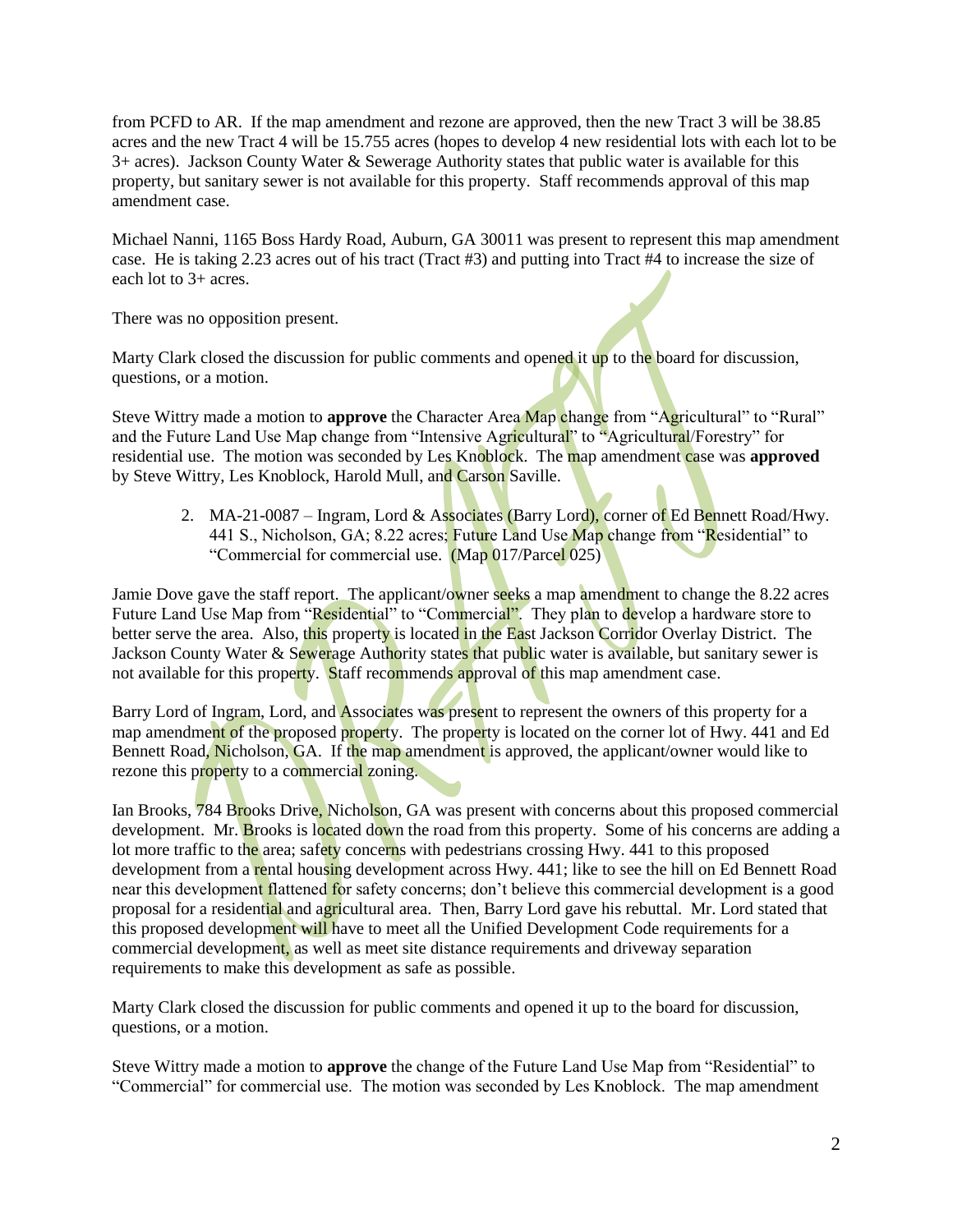was approved by Steve Wittry, Les Knoblock, and Carson Saville. The map amendment was denied by Harold Mull. Thus, the map amendment case was **approved**.

3. RZ-21-0093 – Ingram, Lord & Associates (Barry Lord), 2909 Ila Road, Commerce, GA; 16.956 acres; rezone from A-2 (Agricultural Rural Farm District) to GI (General Industrial District) for industrial use. (Map 001/Parcel 022C)

Jamie Dove gave the staff report. Back on February 15, 2021, the Board of Commissioners voted to amend the Character Area Map from "Rural" to "Urban". Now, the applicant/owner is requesting a rezone from A-2 (Agricultural Rural Farm District) to GI (General Industrial District). The rezone is being requested to bring the property into conformance with its current use. Currently, the property is used for automotive repair, a salvage yard, and as a towing facility. There is pubic water available to this property from the City of Commerce, but there is not public sanitary sewer available to this property. Staff recommends approval of the rezone from A-2 to GI with the following conditions: 1) The property must adhere to the minimum buffer requirements of Article 12 in the Jackson County Unified Development Code. All surrounding properties zoned A-2 must have a 150 foot buffer. The frontage buffer along Ila Road shall be 40 feet. 2) Any future building construction or improvements of any kind must comply with the most current version of the Jackson County Unified Development Code. Note: No plans or property surveys in any way are being approved as a part of this rezone request. All requirements of the Jackson County Unified Development Code must be followed.

Barry Lord of Ingram, Lord, and Associates was present to represent the owners of the property for a rezone. The owners are wanting to bring the property into conformance with its current use by rezoning from A-2 (Agricultural Rural Farm District) to GI (General Industrial District) in order to settle the estate. There will be no new uses added to this property. There was some discussion between Mr. Lord and the board.

There was no opposition present.

Marty Clark closed the discussion for public comments and opened it up to the board for discussion, questions, or a motion.

Les Knoblock made a motion to **approve** the rezone from A-2 (Agricultural Rural Farm District) to GI (General Industrial District) for industrial use with the following conditions: 1) The property must adhere to the minimum buffer requirements of Article 12 in the Jackson County Unified Development Code. All surrounding properties zoned A-2 must have a 150 foot buffer. The frontage buffer along Ila Road shall be 40 feet. 2) Any future building construction or improvements of any kind must comply with the most current version of the Jackson County Unified Development Code. The motion was seconded by Harold Mull. The rezone was **approved** by Les Knoblock, Harold Mull, Steve Wittry, and Carson Saville.

4. Text Amendment to the Unified Development Code in regards to Raised Slab Foundations.

Jamie Dove gave the staff report. Planning Staff is proposing amendments within Article 3 of the Unified Development Code to require all new single-family detached homes in major subdivisions, or phases of a major subdivision that have a final plat approved after a certain date be constructed with either a crawl space, raised slab or basement foundation. Staff recommends approval of this text amendment.

There was no opposition present.

Marty Clark closed the discussion for public comments and opened it up to the board for discussion, questions, or a motion.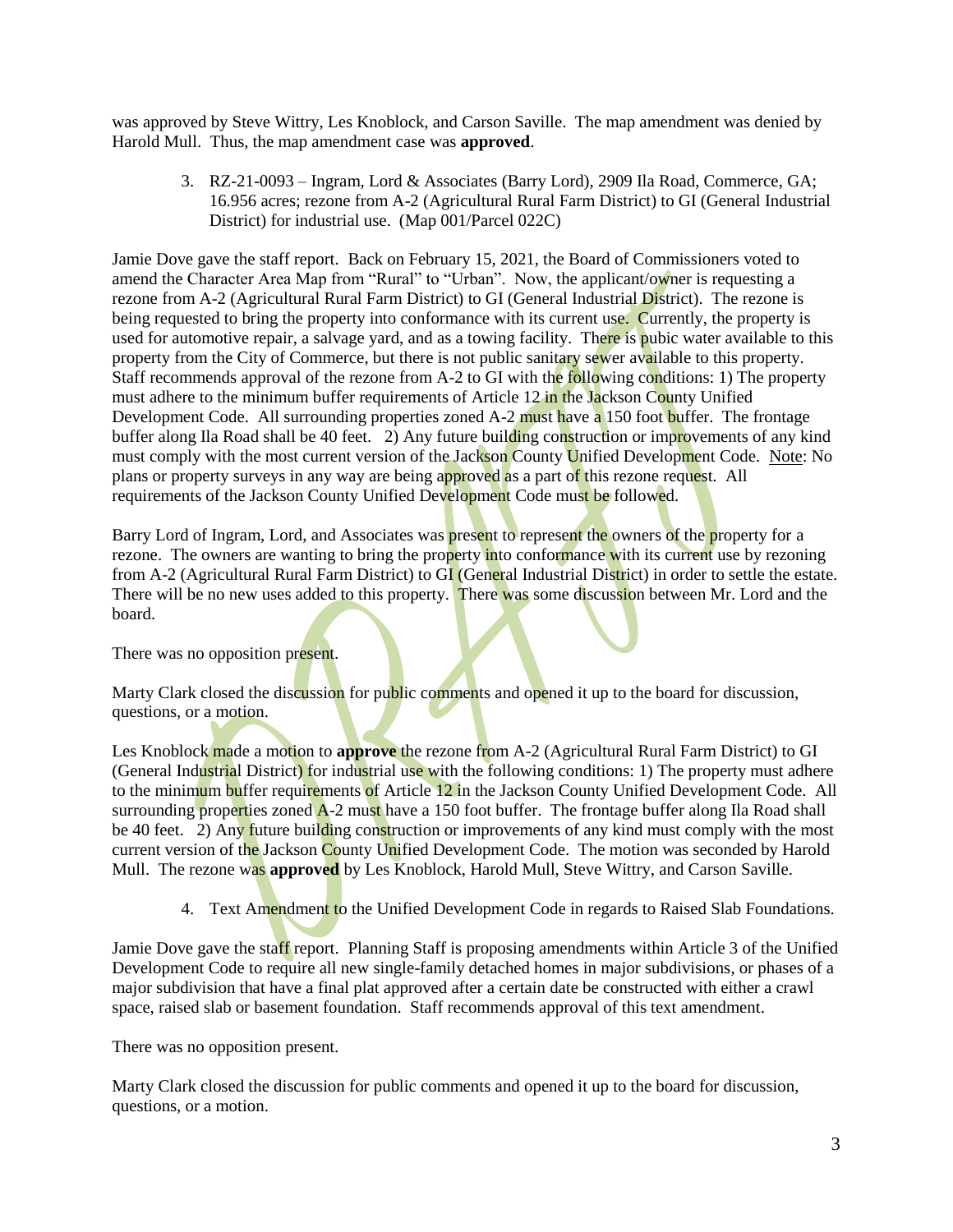Harold Mull made a motion to **approve** the text amendment to the Unified Development Code in regards to Raised Slab Foundations. The motion was seconded by Steve Wittry. The text amendment was **approved** by Harold Mull, Steve Wittry, Les Knoblock, and Carson Saville.

5. Text Amendment to the Unified Development Code in regards to Land Disturbance within County-Imposed Stream Buffers.

Jamie Dove gave the staff report. Planning Staff is proposing amendments within Article 8 of the Unified Development Code to allow for the placement of BMP's (best management practices) within the County's portion of the 75-foot stream buffer that is currently in place (outside the State-imposed buffer, but between the 25 and 75 feet from the stream). Staff recommends approval of this text amendment.

There was no opposition present.

Marty Clark closed the discussion for public comments and opened it up to the board for discussion, questions, or a motion.

Harold Mull made a motion to **approve** the text amendment to the Unified Development Code in regards to Land Disturbance within County-Imposed Stream Buffers. The motion was seconded by Steve Wittry. The text amendment was **approved** by Harold Mull, Steve Wittry, Les Knoblock, and Carson Saville.

6. Text Amendment to the Unified Development Code in regards to Fencing, Walls, and Retaining Walls.

Jamie Dove gave the staff report. Planning Staff is proposing amendments within Article 3 of the Unified Development Code proposing a retaining wall required slope and introducing regulations and requirements when berms are utilized as a screening mechanism. Staff recommends approval of this text amendment.

There was no opposition present.

Marty Clark closed the discussion for public comments and opened it up to the board for discussion, questions, or a motion.

Harold Mull made a motion to **approve** the text amendment to the Unified Development Code in regards to Fencing, Walls, and Retaining Walls. The motion was seconded by Steve Wittry. The text amendment was **approved** by Harold Mull, Steve Wittry, Les Knoblock, and Carson Saville.

7. Text Amendment to the Unified Development Code in regards to Minimum Lot Area Size and Density Dimensions for R-1, R-2, and R-3 zonings.

Jamie Dove gave the staff report. Planning Staff is proposing amendments within Article 2 and Article 3 of the Unified Development Code to minimum lot area size and density dimensions for R-1, R-2, R-3 zoned lots and eliminating open space subdivisions after a certain date. Staff recommends approval of this text amendment with the following condition: 1) Text amendment shall not be implemented or enforced until after September 20, 2022.

There was no opposition present.